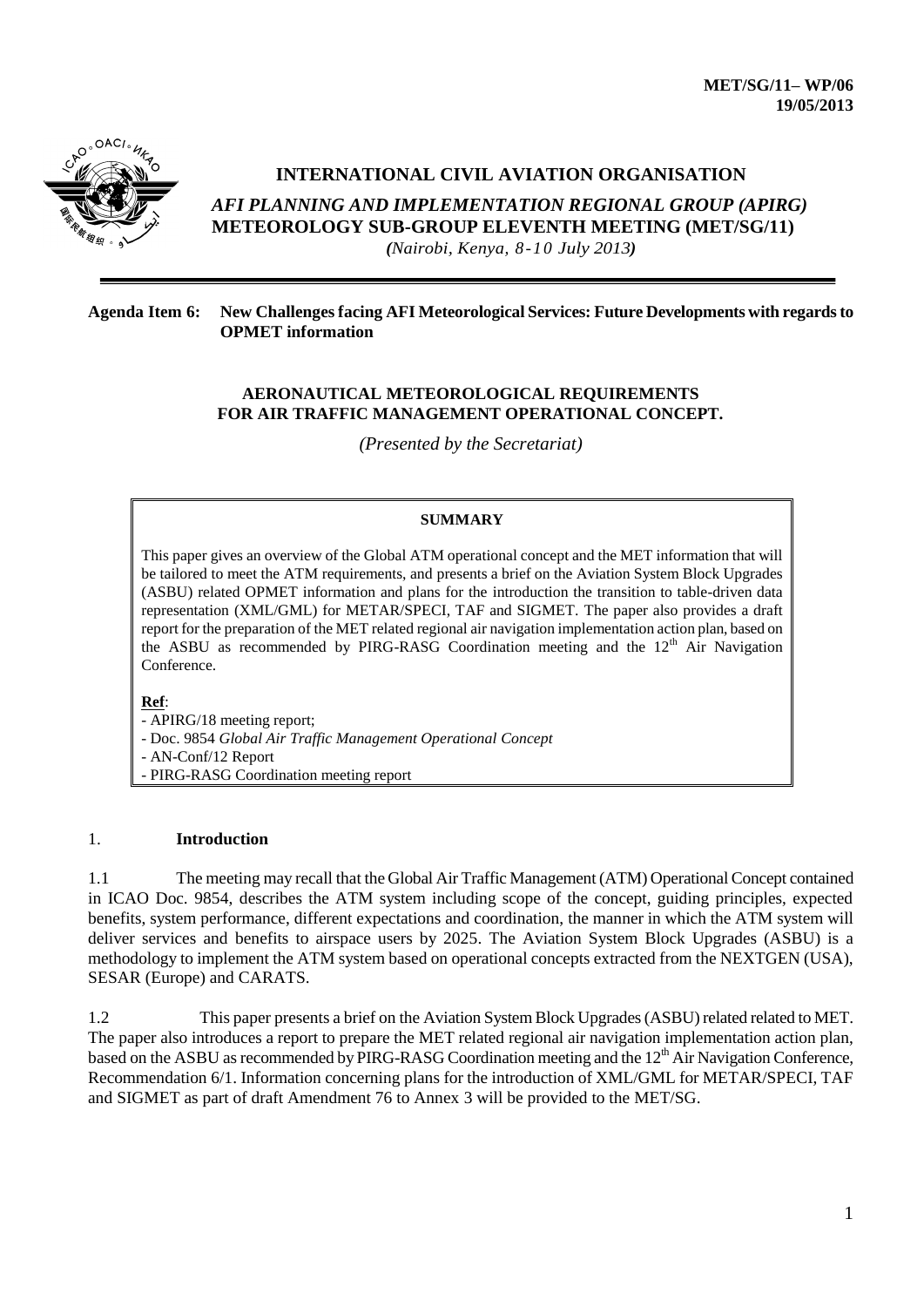## 2. **Discussions**

2.1 In 2005, ICAO published the first edition of its 'Global Air Traffic Management Operational Concept' (Doc 9854 AN/458). It recognizes that the air transport industry plays a major role in world economic activity and remains one of the fastest growing sectors; however, in many places, demand often exceeds the available capacity of the system, resulting in significant negative consequences, not only to the aviation industry, but also to general economic health.

2.2 The ICAO developed Doc 9854 as a means to guide the implementation of communications, navigation, surveillance and air traffic management (ATM) technology by providing a description of how the emerging and future ATM system should operate. This, in turn, will assist the aviation community through the transition from today's technology centred air traffic control to tomorrow's performance-based and collaborative ATM environment.

2.3 The primary functions of the ATM system will enable flight from/to an aerodrome into airspace, safely separated from harzards, within capacity limits, making optimum use of all system resources.

2.4 The ICAO's global ATM concept acknowledges that the provision of aeronautical meteorological (MET) information is a key enabler of the future ATM system, with MET information tailored to fulfill user expectations.

2.5 The Aviation System Block Upgrades (ASBU) is a foundation of blocks originates from existing, near term implementation plans and access to benefits that already exist (NEXTGEN, SESAR and CARATS). It is aligned with ICAO ATM Operational Concept and its Intent is to apply key capabilities and performance improvements across other regional and local environments. Aviation Block upgrades will allow structured approach to meet needs of individual aviation communities worldwide while considering associated business cases. They reflect recognition that all modules are not required in all airspaces.

2.7 The ASBU is a methodology to facilitate interoperability of different technologies, accommodate different procedures, cover all elements of AN systems (ATM, CNS, AGA, AIM and MET) and provide harmonization thus leading to seamlessness across regions. This is achieved through progressive, cost effective and cooperative implementation of air navigation systems worldwide. The Block upgrades will allow for a structured approach to meet the needs of individual aviation communities worldwide and that the use of meteorological (MET) information in a net-centric ATM environment and satisfying the foreseen performance requirements for MET will have an impact on the information that needs to be made available and exchanged between information providers and users.

2.8 The meteorological support to tomorrow's ATM will be based on:

- Service delivery and benefits for airspace users by 2025;
- Network-based (net-centric) environment that is globally interoperable;
- Fusing MET information with aeronautical information and flight information.

2.9 The result of such support will be a transition of Meteorological (MET) *products*into MET *information*  supporting collaborative, knowledge-based, decision making through free-flowing information exchange trajectory/performance based operations.

2.10 With regard to OPMET, the AFI OPMET MTF/4 meeting indicated that International consensus exists on an overall migration of the numerous code forms and code descriptions for operational meteorological (OPMET) data towards the notion of one weather information exchange model (WXXM). The WXXM provides the semantics and abstract structure of all the information that needs to be made available by MET service providers as prescribed by Annex 3. It includes the intrinsic data requirements and structural business process rules. It provides a so-called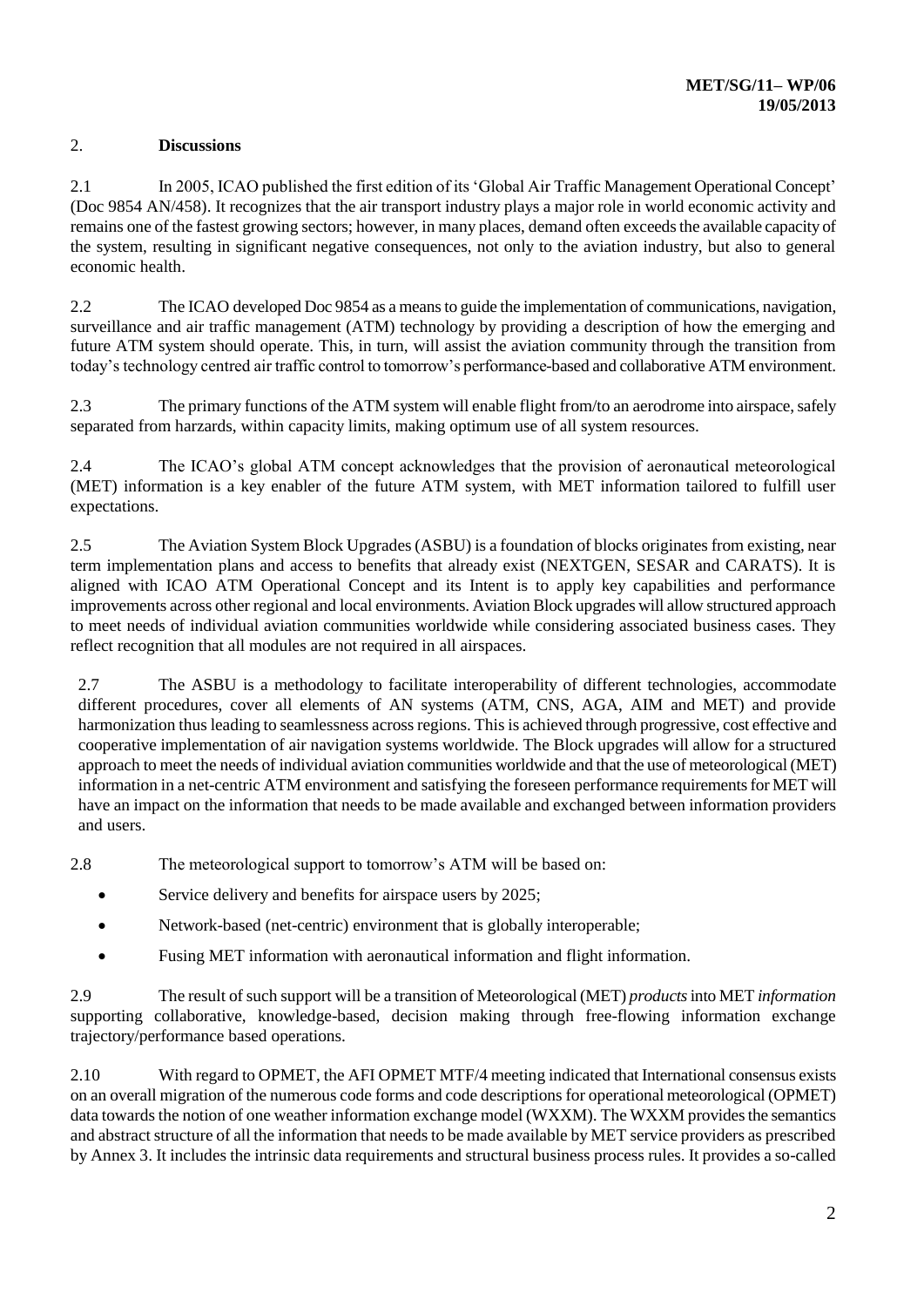technology independent description (a static description, in the Unified Modeling Language (UML), of the structure of the 'Meteorological Information Exchange system' by showing the system's classes, their attributes, operations (or) methods and the relationships between the classes) not concerned with code form specifications such as GRIB, binary universal form for the representation of meteorological data (BUFR), and Traditional Alphanumeric Codes (TAC) for aerodrome routine meteorological report (in meteorological code form) (METAR), aerodrome forecast (in meteorological code form) (TAF), etc.

2.11 Considering the important role the databank provider States will be playing with the introduction of meteorological information in digital format, the MTF/4 encouraged AFI data bank provider States to start developing the necessary capability of handling OPMET bulletins in digital format as the exchange of the same on bilateral basis is expected after the applicability of Amendment 76 to Annex 3 in November 2013. The MTF/4 meeting then called for Recommendation 4/15 for the development of capabilities of handling OPMET information in digital format in the AFI region. In this regard the meeting may wish to adopt the following draft conclusion.

# **Draft Conclusion 11/XX: Development of Capabilities of Handling OPMET Information in Digital Format**

**That both Pretoria and Dakar RODBs be encouraged to:**

- a) **start developing capability of handling OPMET data in digital format as soon after November 2013 as possible;**
- b) **test the codes based on the table-driven data representation (XML/GML) schema for METAR/SPECI, TAF and SIGMET with a view to fine tuning over the first year; and**
- c) **take a leading role over the transition aspect of XML/GML and assist other AFI States in implementing table-driven data representation wherever possible.**

2.12 The meeting is informed that the outcome of the ICAO Global Planning and Implementation Groups (PIRG) and Regional Aviation Safety Groups (RASG) coordination meeting held in March 2013 as well as Recommendation  $6/1$  of the  $12<sup>th</sup>$  Air Navigation Conference (AN-Conf/12) requires every PIRG to develop a Regional Air Navigation Implementation Action Plan, based on the ASBU methodology.

2.13 The Sub-Group is further informed that ASBU implementation is to be realized through tailored regional work programmes based on specific operational needs. This work programme will be designed first by identifying the operational characteristics of the homogeneous air traffic management (ATM) areas, major traffic flows and major international aerodromes. Analysis of this operational data will identify performance improvement opportunities and ASBU modules will then be evaluated to identify which of them best deliver the needed operational improvements. Once operational analysis and resulting implementations have been completed, the next step calls for air navigation performance monitoring through an established measurement and reporting strategy. APIRG/19 meeting will therefore focus on the development of the Air Navigation Implementation Plan for the AFI region, using a structured approach as called for by the Global Air Navigation Plan.

2.14 To complete this tasks, the APIRG Secretary is urging all APIRG Sub-Groups including MET/SG to include this activity in their agenda in preparing APIRG/19 meeting. To this end, the MET/SG is requested to provide a report to be submitted to APIRG/19 for the preparation of the MET related AFI Regional Air Navigation Implementation Action Plan. As requested by the APIRG Secretary, the said report shall be structured as follows:

- 1) Introduction,
- 2) Analysis of the current situation,
- 3) Identification of regional priorities and targets,